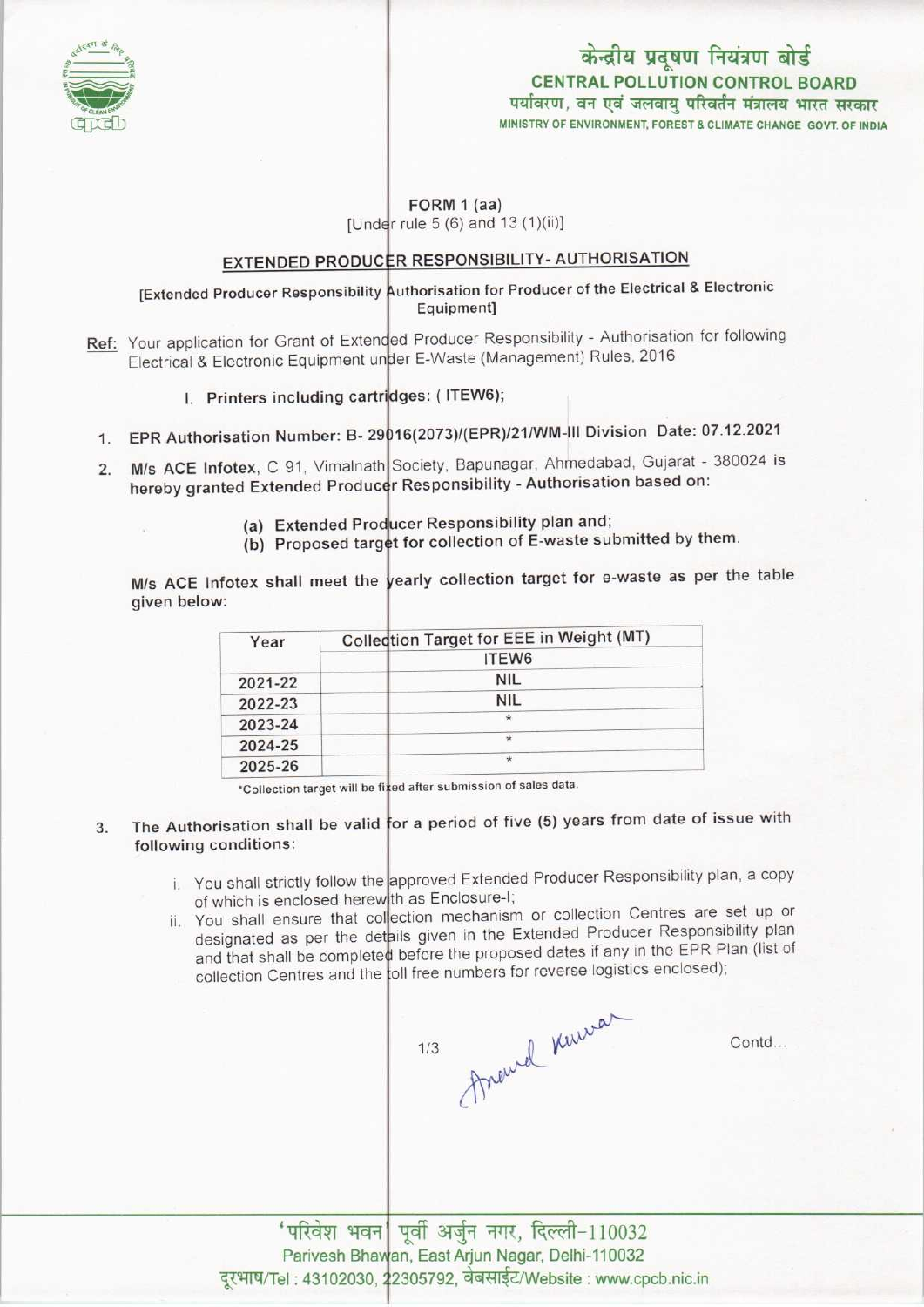

From pre page.....

- iii. You shall ensure that all the collected e-waste is channelized to your dismantler/recycler M/s E-waste Recyclers India Shed No.15, Roz ka Meo Industrial Area, Nuh, Haryana and record shall be maintained at dismantler/recycler and at your end.
- iv. You shall maintain records, in Form-2 of these Rules, of e-waste and make such records available for scrutiry by Central Pollution Control Board
- v. You shall file annual returns in Form-3 to the Central Pollution Control Board on or before 30th day of June following the financial year to which that returns relates.

## vi. General Terms & Conditions of the Authorisation:

- a. The authorisation shall corply with provisions of the Environment (Protection) Act 1986 and the E-waste (Management) Rules,2016 made there under the authorisation shall beningly with provisions of the Environment (Protection) Act,<br>1986 and the E-waste (Management) Rules, 2016 made there under;<br>b. The authorisation or its renewal shall be produced for inspection at
- an officer authorised by the Central Pollution Control Board an officer authorised by the Central Pollution Control Board;<br>c. Any change in the approved Extended Producer Responsibility plan should be
- informed to Central Pollution Control Board within 15 days on which decision shall
- be communicated by Central Pollution Control Board within sixty days;<br>d. It is the duty of the authorised person to take prior permission of It is the duty of the authbrised person to take prior permission of the Central Pollution Control Board to close down any collection centre/points or any other facility which are part of the EPR plan
- facility which are part of the EPR plan;<br>e. An application for the renewal of authorisation shall be made as laid down in subrule (vi) of rule of 13(1) the E-Waste (Management) Rules, 2016 Fig. This application for the renewar or authorisation shall be made as fald down in sub-<br>rule (vi) of rule of 13(1) the E-Waste (Management) Rules, 2016;<br>f. The Board reserves right to cancel/amend/revoke the authorisatio
- per the policy of the Board or Government

#### vii. Additional Conditions: -

- a) That the applicant will submit annual sales data along with annual returns
- b) That the applicant has to ensure that the addresses of collection points provided by them in their EPR Plan are correct and traceable and the collection points/centres are functional;
- c) That the applicant will submit revised application for grant of EPR Authorisation in case of applicant adding/changing PRO or changing its EPR Plan;

( travel knowar  $2/3$ 

Contd...